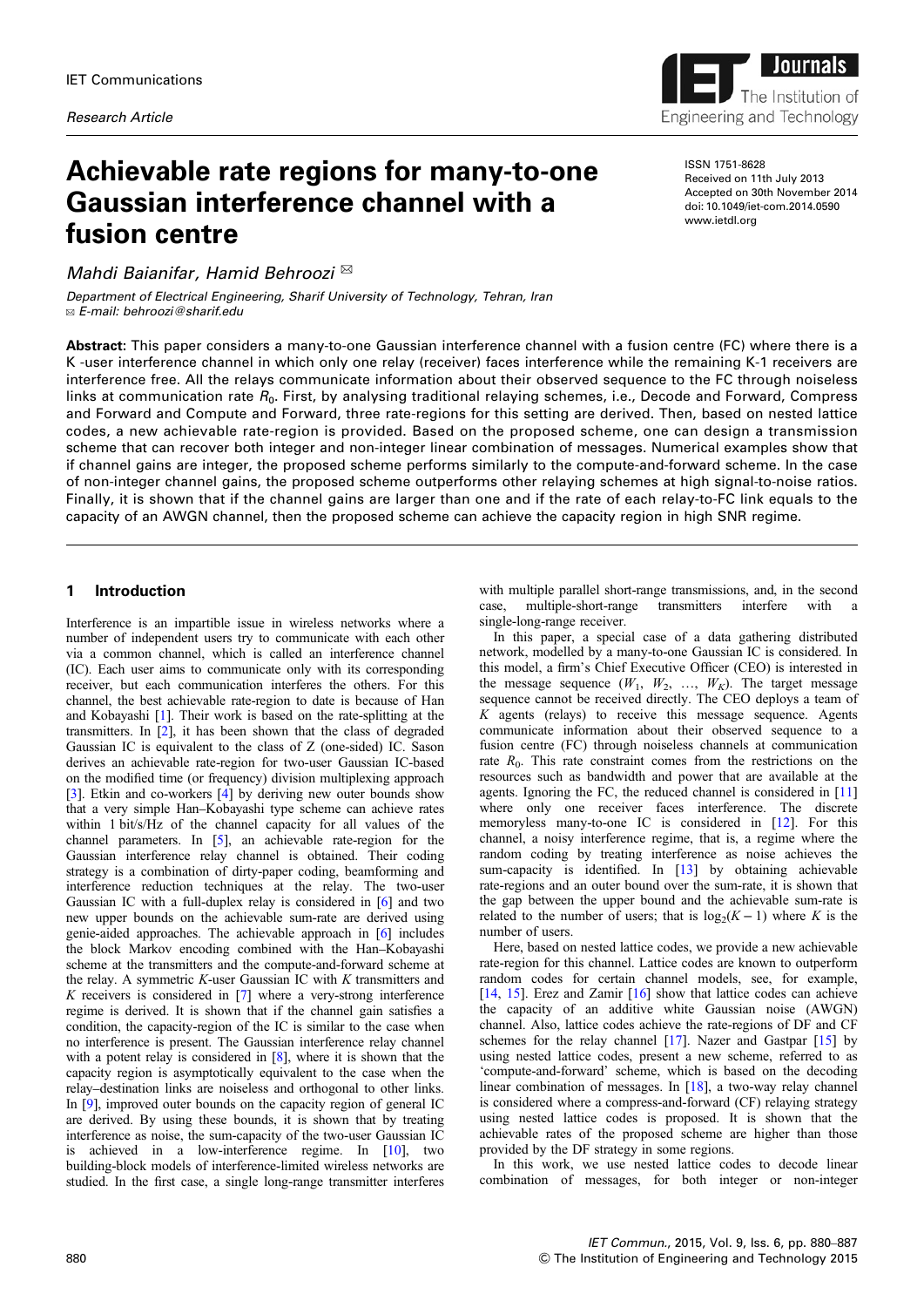coefficients. To reach this goal, we propose a nested lattice code and apply the channel gains in generating our codewords. We also derive rate-regions for standard CF, decode-and-forward and rate-regions for standard CF, decode-and-forward and compute-and-forward strategies. We show that if the channel gains are larger than 1 and if the rate of the relay-to-FC link equals to the capacity of an AWGN channel, then our scheme achieves the capacity region in the high SNR regime. Moreover, regardless of all channel parameters, the achievable rate-region is within a constant gap of the outer bound.

This paper is organised as follows. Section 2 provides the system model and some preliminaries on lattice codes. In Section 3, achievable rate-regions of classical relaying schemes as well as our proposed scheme are derived. To characterise performance of different relaying strategies, in Section 4 we first present a trivial outer bound on the achievable rate to the FC. Then, we evaluate the achievable symmetric rate of each scheme where a symmetric rate is a common rate at which all relays are operating. In Section 5, using numerical examples, comparison between the outer bound and performance of the encoding schemes for many-to-one Gaussian IC with a FC is presented. Our proposed strategy is shown to outperform classical strategies such as decode-and-forward, CF and recently introduced compute-andforward scheme in case of non-integer channel gains. Section 6 concludes the paper.

# 2 System model and lattice preliminaries

#### 2.1 System model

We consider a special case of Gaussian relay networks, in which many transmitters communicate their messages to a common receiver, called a fusion centre. In this model, a CEO deploys a team of K relays to receive the message sequence. Relays communicate information about their observed sequence to the FC through noiseless channels at communication rate  $R_0$ . This rate constraint comes from the restrictions on the resources such as bandwidth and power that are available at the relays. The channel model is depicted in Fig. 1. In this model, interference is experienced by only one relay while the remaining  $K - 1$  relays are interference free, that is, each relay is received from its intended transmitter only. By removing the FC node, this system is reduced to a Gaussian many-to-one IC considered in [11]. The channel can be described as follows

$$
Y_1 = \sum_{j=1}^{K} h_{1j} X_j + Z_1
$$
 (1)

$$
Y_i = h_{ii} X_i + Z_i, \quad \forall i = 2, 3, ..., K
$$
 (2)

where  $X_i$  denotes the channel input,  $Z_i$  represents an AWGN with mean zero and variance N, and  $h_{ij}$  (i, j = 1, 2, ..., K) denotes the constant channel gain from transmitter  $j$  to relay  $i$ . Without loss of generality, we assume that  $h_{11} = 1$ .

Each encoder based on the message  $W_i$  generates a codeword  $X_i$ . Note that  $|W_i| = 2^{nR_i}$ . The transmitted sequence is average-power limited to  $P > 0$ , that is

$$
\frac{1}{n}\sum_{j=1}^{n} |X_{ii}[j]|^2 \le P, \quad \text{for } i = 1, 2, ..., K
$$
 (3)

The received signal at each relay is denoted by  $Y_i$ . Based on this



Fig. 1 System model: a many-to-one Gaussian IC with a FC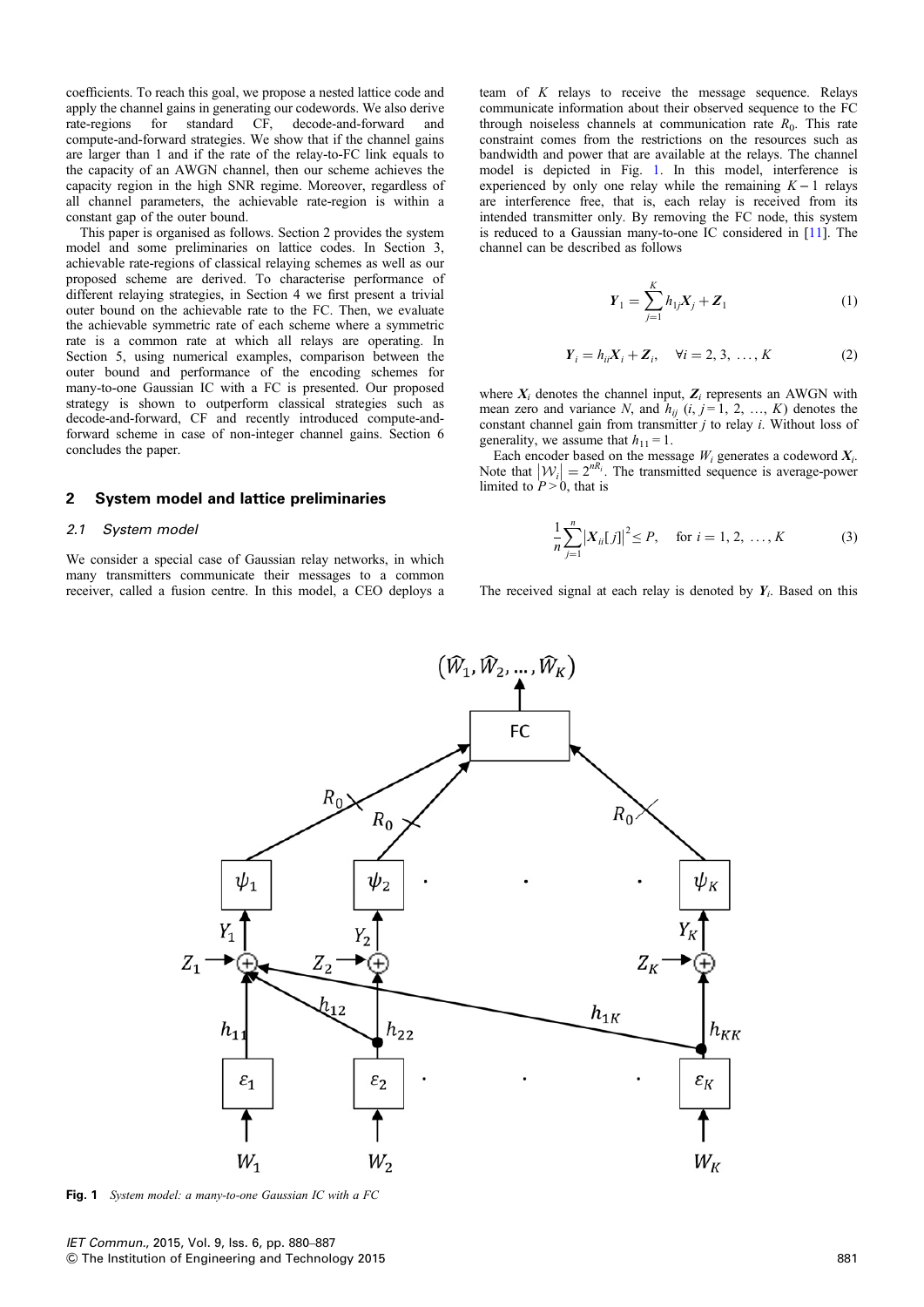sequence, each relay generates a codeword  $X_{ri}$ , that is

$$
X_{ri} = \psi_i(Y_i) \tag{4}
$$

where  $\psi_i(.)$  is the encoding function at the relay i. Then, relay i sends  $X_{ri}$  to the FC through noiseless limited-rate link. Based on  $X_{ri}$ s, the FC estimates the message sequence of the transmitters.

The average error probability is defined as (see (5))

where  $(W_1, ..., W_K)$  is assumed to be uniformly distributed over  $\{1, 2, ..., 2^{nR_1}\} \times \cdots \times \{1, 2, ..., 2^{nR_K}\}$  and  $(\hat{W}_1, ..., \hat{W}_K)$  is the estimated message sequence at the FC. The rate tuples  $(R_1, ..., R_K)$ are achievable if there exists a sequence of length-n code  $\ddot{C}^n(R_1, \ldots,$  $R_K$ ) such that  $P_e^{(n)} \to 0$  as  $n \to \infty$  [19].

#### 2.2 Lattice definition

A lattice is a discrete subgroup of  $\mathbb{R}^n$ , which is closed under addition and subtraction operations, that is, if  $x, y \in \Lambda$  then  $x \pm y \in \Lambda$ . A lattice can be specified by using a generator matrix,  $G \in \mathbb{R}^{n \times n}$ , as follows

$$
\Lambda = \{ \lambda = Gx : x \in \mathbb{Z}^n \}
$$
 (6)

The fundamental Voronoi region of lattice  $\Lambda$  is defined as

$$
\mathcal{V} = \{x \in \mathbb{R}^n : ||x|| \le ||x - c|| \ \forall c \in \Lambda\}
$$
 (7)

where  $||x||$  is the Euclidean norm. Note that we have  $\mathbb{R}^n = \Lambda + \mathcal{V}$ . The nearest neighbour quantiser of a lattice corresponding to  $V$  is defined as

$$
Q_v(x) = y
$$
,  $y \in \Lambda$ , if  $||x - y|| \le ||x - y'||$ ,  $\forall y' \in \Lambda$  (8)

The 'modulo- $\Lambda$  operation' with respect to lattice  $\Lambda$  is defined as

$$
x \bmod \Lambda = x - \mathcal{Q}_{\mathcal{V}}(x) \tag{9}
$$

The second moment of  $\Lambda$  is defined as the second moment per dimension of a uniform distribution over  $V$ , that is

$$
\sigma^2(\Lambda) = \frac{1}{\text{Vol}(\mathcal{V})} \cdot \frac{1}{n} \int_{\mathcal{V}} ||\mathbf{x}||^2 \, \mathrm{d}\mathbf{x} \tag{10}
$$

and the normalised second moment of a lattice can be expressed as

$$
G(\Lambda) = \frac{\sigma^2(\Lambda)}{\text{Vol}(\mathcal{V})^{(2/n)}}\tag{11}
$$

Lattice  $\Lambda$  is nested in lattice  $\Lambda_C$  if  $\Lambda \subseteq \Lambda_C$ . A nested lattice code is defined by using nested lattice partition  $\Lambda \subseteq \Lambda_C$  in which  $\Lambda_C$  is used to provide codewords and  $\Lambda$  is used for shaping [16]. The coding rate of a nested lattice code is given by

$$
R = \frac{1}{n} \log \left( \frac{\text{Vol}(\Lambda)}{\text{Vol}(\Lambda_C)} \right) \tag{12}
$$

Interested reader can refer to [20, 21, 15, 16] to obtain a comprehensive review on lattices.

## 3 Achievable rate-regions

In this section, we derive achievable rate-regions for transmission over a many-to-one Gaussian IC with a FC.

#### 3.1 Compress-and-forward

In this scheme, we can treat the effect of compression as noise [14]. We can easily show that the variance of the equivalent noise at each link equals to

$$
\widetilde{N}_1 = \frac{\sum_{i=1}^{K} h_{1i}^2 P + N}{2^{2R_0} - 1}
$$
\n(13)

$$
\widetilde{N}_i = \frac{P + N}{2^{2R_0} - 1}, \quad i = 2, 3, ..., K
$$
 (14)

and hence for message recovery without error, we must have [14]

$$
R_1 \le \frac{1}{2} \log \left( 1 + \frac{\left( \sum_{i=1}^K h_{1i} P + N \right) \left( 2^{2R_0} - 1 \right)}{\sum_{i=1}^K h_{1i} P + 2^{2R_0} N} \right)^+ \tag{15}
$$

$$
R_i \le \frac{1}{2} \log \left( 1 + \frac{P(2^{2R_0} - 1)}{P + 2^{2R_0} N} \right)^+, \quad i = 2, 3, \dots, K \qquad (16)
$$

where

$$
x^+ = \max(x, 0)
$$

#### 3.2 Decode-and-forward

 $S$ 

In this scheme, we decode messages at the relays and then send them to the FC through limited-rate links. At relay 1, we have a  $K$ -user MAC and at other relays, we have only an AWGN channel. For each message  $W_i$  at the transmitter i, we generate  $2^{nR_i}$  Gaussian codewords  $x_i(w_i)$  and send  $x_i$ 's over the channel. At each relay node, we use jointly typical decoding. Thus, at relay 1, for correct recovery of all messages, we must have [19]

$$
\sum_{\subseteq \{1,\dots,k\}} R(S) \le \frac{1}{2} \log \left( 1 + \sum_{i \in S} \frac{h_{1i}^2 P}{N} \right)^+ \tag{17}
$$

At relay  $i, i \in \{2, ..., k\}$ , we have an AWGN channel and therefore, for correct recovery of message i, any rate  $R_i$  satisfying the following constraint is achievable

$$
R_i \le \frac{1}{2} \log \left( 1 + \frac{h_{ii}^2 P}{N} \right)^+, \quad \forall i = 2, 3, \dots, K \tag{18}
$$

Now, relay  $i$  has message of transmitter  $i$  and encodes it to a codeword  $x_{ri}(w_i)$  and sends it to the FC. Since the rate of limited-rate link is  $R_0$ , for correct recovery of this codeword, we must have

$$
R_i \le R_0, \quad \forall i = 1, \dots, K \tag{19}
$$

Thus, from (17)–(19), we obtain the achievable rate-region for the

$$
P_e^{(n)} = \frac{1}{2^{n(R_1 + R_2 + \dots + R_K)}} \sum_{w_1, w_2, \dots, w_k} \Pr{\{\hat{W}_1 \neq W_1 \text{ or } \dots \text{ or } \hat{W}_K \neq W_K | (W_1, \dots, W_K) \text{ is sent}\}}
$$
(5)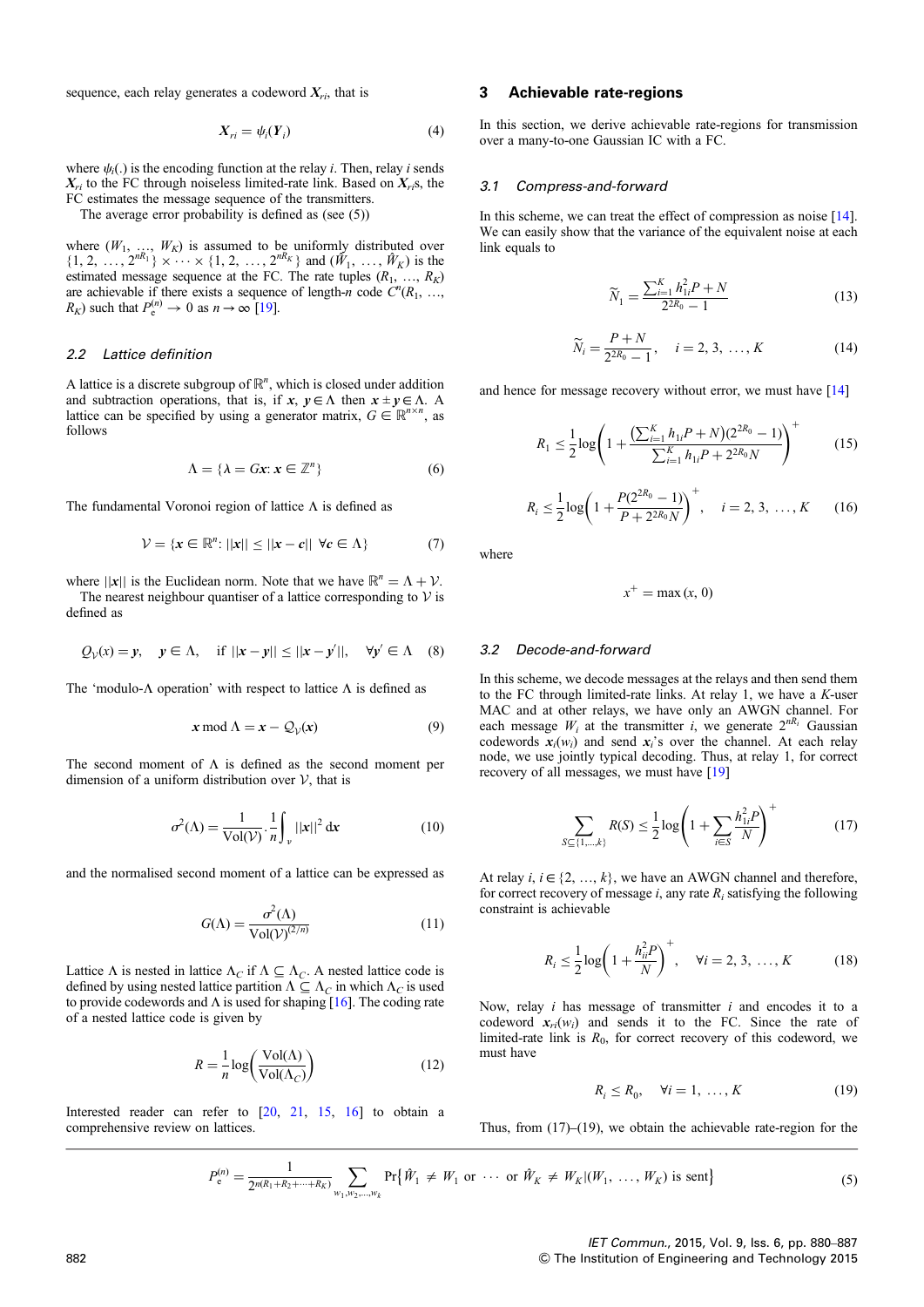DF scheme as follows

$$
\bigcup \left\{\n\begin{aligned}\n\sum_{S \subseteq \{1,\dots,k\}} R(S) &\leq \frac{1}{2} \log \left(1 + \sum_{i \in S} \frac{h_{1i}^2 P}{N}\right)^+ \\
R_i &\leq \frac{1}{2} \log \left(1 + \frac{h_{ii}^2 P}{N}\right)^+, \quad \forall i = 2, 3, \dots, K \\
R_i &\leq R_0, \quad i = 1, \dots, K\n\end{aligned}\n\right.\n\tag{20}
$$

#### 3.3 Compute-and-forward

By applying the compute-and-forward scheme, introduced in [15], a linear combination of codewords with integer coefficients is decoded at relay 1. For correct estimation of a linear combination of messages, we have the following constraint on rate  $R_i$  [15]

$$
R_i \leq \frac{1}{2} \log \left( \left( ||\mathbf{a}||^2 - \frac{P(\mathbf{h}^{\mathrm{T}} \cdot \mathbf{a})^2}{N + P||\mathbf{h}||^2} \right)^{-1} \right)^{+}
$$
(21)

for  $i = 1, 2, ..., K$  if  $a_i \neq 0$ . The vector of channel gains is denoted by  $h = [h_{11}, h_{12}, ..., h_{1K}]^T$  while the vector  $a = [a_1, ..., a_K] \in \mathbb{Z}^K$ represents the desired coefficients for the linear combination of messages at relay 1.

At the other relays, we have an AWGN channel. Thus, if we have the following constraint on  $R_i$ 

$$
R_i \le \frac{1}{2} \log \left( 1 + \frac{h_{ii}^2 P}{N} \right)^+, \quad \forall i = 2, 3, ..., K \tag{22}
$$

then, we can recover message  $W_i$  at relay  $i \forall i = 2, 3, ..., K$ . Decoded massages of all relays are received at the FC through the limited-rate links with rate  $R_0$ . Thus, from (21) and (22), we can see that for correct recovery of all messages at the FC, we must have

$$
R_1 \le \min\left(\frac{1}{2}\log\left(\left(||\mathbf{a}||^2 - \frac{P(\mathbf{h}^{\mathrm{T}} \cdot \mathbf{a})^2}{N + P||\mathbf{h}||^2}\right)^{-1}\right), R_0\right)^+, \qquad (23)
$$
  

$$
\forall \mathbf{a}_1 \neq 0
$$

$$
R_i \le \left(\frac{1}{2}\log\left(\left(||\boldsymbol{a}||^2 - \frac{P(\boldsymbol{h}^{\mathrm{T}} \cdot \boldsymbol{a})^2}{N + P||\boldsymbol{h}||^2}\right)^{-1}\right)\right)^+,
$$
  
\n
$$
\forall i = 2, ..., K \text{ if } a_i \ne 0
$$
\n(24)

$$
R_i \le \min\left(R_0, \ \frac{1}{2}\log\left(1 + \frac{h_{ii}^2 P}{N}\right)\right)^+, \quad i = 2, 3, \ \dots, K \tag{25}
$$

Note that, for correct functionality of this scheme, we must have  $a_1 \neq 0$ . Since the FC knows messages of all users except message 1, with having the linear combination of messages, it can also recover the message of user 1. From [15], we know that if the real channel gains are close to integer numbers, then this scheme performs well.

#### 3.4 Our proposed scheme

In this section, we introduce a new scheme to recover the linear combination of messages. In contrast to the compute-and-forward scheme, we can recover non-integer linear combination of messages in our proposed scheme. In the following, we describe our scheme.

First, we assume that  $1 \leq h_{12} \leq h_{13} \leq \cdots \leq h_{1K}$ . Then, from [1], we can construct the following lattice chain

$$
\Lambda_K \subseteq \dots \subseteq \Lambda_3 \subseteq \Lambda_2 \subseteq \Lambda_1 \subseteq \Lambda_c \tag{26}
$$

such that lattice 
$$
\Lambda_c
$$
 is Polyrev good while lattices  $\Lambda_i$  for  $i = 1, 2, ..., K$  are simultaneously Rogers good and Polyrev good and have the following second moments

$$
\sigma^2(\Lambda_i) = h_{1i}^2 P \tag{27}
$$

where for simplicity, we assume  $h_{11} = 1$ . Here, we also assume that  $h_{1i} \geq 1$ . Existence of such ensemble is considered in [21, 22]. For the other cases, that is,  $h_{1i}$  < 1 for some *i*, we can apply a similar approach as considered in [23].

3.4.1 Encoding: To encode messages, we generate the following codebooks

$$
\mathcal{C}_i = \{\Lambda_c \text{ mod } \Lambda_i\} \triangleq \{\Lambda_c \cap \mathcal{V}_i\}, \quad i \in \{1, 2, ..., K\} \tag{28}
$$

Message of node i,  $\{1, 2, \ldots, 2^{nR_i}\}$  is one-to-one mapped to  $C_i$ . Node i, for transmitting a message, chooses  $V_i \in \mathcal{C}_i$  associated with the intended message and sends

$$
X_i = \frac{1}{h_{1i}} [V_i - D_i] \bmod \Lambda_i
$$
 (29)

where  $\mathbf{D}_i$  is uniformly distributed over  $V_i$ . By the crypto lemma in [24], we know that  $X_i$  is uniformly distributed over  $V_i$  and is independent of  $V_i$ .

3.4.2 Decoding: At the first relay, we have

$$
\boldsymbol{Y}_1 = \boldsymbol{X}_1 + \sum_{i=2}^{K} h_{1i} \boldsymbol{X}_i + \boldsymbol{Z}_1
$$
 (30)

Upon receiving  $Y_1$ , the first relay computes

$$
\hat{\boldsymbol{Y}} = \left[ \alpha \boldsymbol{Y}_1 + \sum_{i=1}^{K} \boldsymbol{D}_i \right] \text{mod } \Lambda_1 \tag{31}
$$

which can be simplified as

$$
\hat{Y} = \left[ \alpha \left( X_1 + \sum_{i=2}^K h_{1i} X_i + Z_1 \right) + \sum_{i=1}^K D_i \right] \mod \Lambda_1
$$
\n
$$
= \left[ \sum_{i=1}^K V_i - \left( [V_1 - D_1] + \dots + [V_K - D_K] \right) \right] \tag{32}
$$
\n
$$
+ \alpha \left( X_1 + \sum_{i=2}^K h_{1i} X_i + Z_1 \right) \right] \mod \Lambda_1
$$
\n
$$
= \left[ \sum_{i=1}^K V_i - \left( [V_1 - D_1] \mod \Lambda_1 + \dots + [V_K - D_K] \mod \Lambda_K \right) \right]
$$
\n
$$
+ \alpha \left( X_1 + \sum_{i=2}^K h_{1i} X_i + Z_1 \right) \right] \mod \Lambda_1
$$
\n
$$
\left[ \sum_{i=1}^K V_i \mod \left( \sum_{i=2}^K V_i \mod \Lambda_i \right) \right] \tag{33}
$$

$$
= \left[\sum_{i=1}^{K} V_i + (\alpha - 1) \left(X_1 + \sum_{i=2}^{K} h_{1i} X_i\right) + \alpha Z_1\right] \text{mod } \Lambda_1
$$
  
=  $\left[T + Z_{\text{eff}}\right] \text{mod } \Lambda_1$  (34)

where (32) results from adding and subtracting  $\sum_{i=1}^{K} V_i$ , (33) comes from the definition of the modulo operation and the fact that  $\Lambda_K \subseteq \cdots \subseteq \Lambda_3 \subseteq \Lambda_2 \subseteq \Lambda_1$ , and (34) follows from (29). Thus, similar to  $[18]$  we obtain

$$
\hat{Y} = [T + Z_{\text{eff}}] \mod \Lambda_1
$$

#### IET Commun., 2015, Vol. 9, Iss. 6, pp. 880–887 & The Institution of Engineering and Technology 2015 883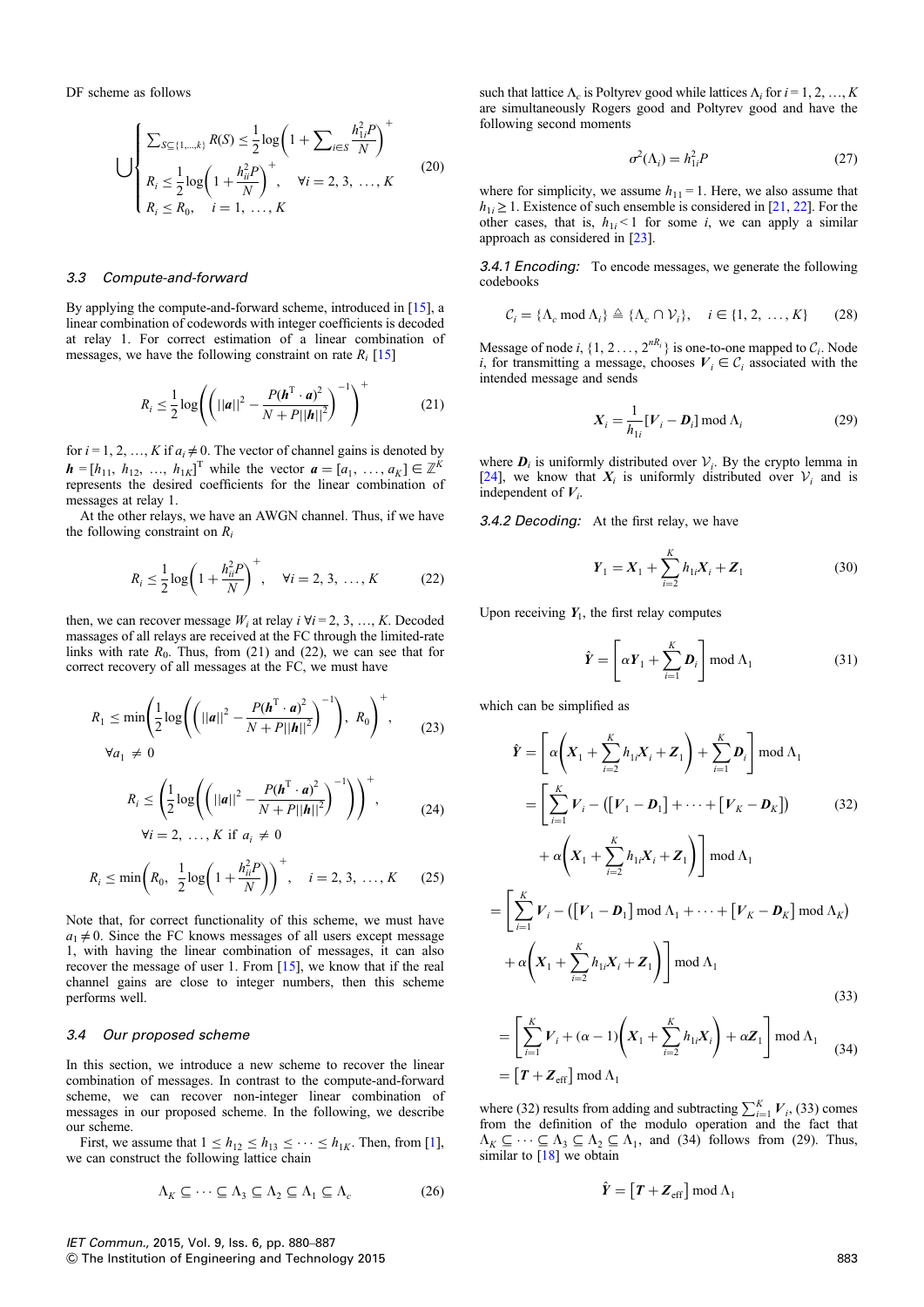in which

$$
\boldsymbol{T} = \left[ V_1 + \sum_{i=2}^{K} V_i \right] \text{mod } \Lambda_1 \tag{35}
$$

$$
\boldsymbol{Z}_{\text{eff}} = \left[ (\alpha - 1) \left( \sum_{i=1}^{K} h_{1i} \boldsymbol{X}_i \right) + \alpha \boldsymbol{Z}_1 \right] \text{mod } \Lambda_1 \tag{36}
$$

Since  $X_i$  is independent of  $V_i$  (using the crypto lemma) then, we conclude that  $T$  is independent of  $Z_{\text{eff}}$  and is uniformly distributed over  $C_1$  [21]. For minimising the variance of the effective noise, we choose  $\alpha$  as follows

$$
\alpha_{\text{MMSE}} = \frac{\sum_{i=1}^{K} h_{1i}^2 P}{\sum_{i=1}^{K} h_{1i}^2 P + N}
$$
(37)

then, variance of the effective noise satisfies

$$
\frac{1}{n}\mathbb{E}\left\{||\mathbf{Z}_{\text{eff}}||^{2}\right\} \leq \frac{\sum_{i=1}^{K} h_{1i}^{2} P}{\sum_{i=1}^{K} h_{1i}^{2} P + N} N
$$
\n(38)

Finally, at the decoder, we use the Euclidean lattice decoding [16], which finds the closest point to  $\hat{Y}$  in  $\Lambda_C$ 

$$
\hat{\boldsymbol{T}} = \mathcal{Q}_{\Lambda_C}(\hat{\boldsymbol{Y}}) \tag{39}
$$

Then, for the probability of error we have

$$
P_e = \Pr(\hat{T} \neq T) = \Pr(Z_{\text{eff}} \notin \mathcal{V}_c)
$$
\n(40)

Similar to the argument in  $[21]$ , we have the following theorem

Theorem 1: Let

$$
R_1^* \le \frac{1}{2} \log \left( \frac{1}{\sum h_{1i}^2} + \frac{P}{N} \right)^+ \tag{41}
$$

For any  $R_1 \leq R_1^*$  and a lattice partition chain described in (26), the probability of error (40) is bounded by

$$
P_e \le e^{-n\left(E_p\left(2^{2(R_1^* - R_1)}\right) - O_n(1)\right)}\tag{42}
$$

where  $E_P$  is the Poltyrev exponent [25].

*Proof:* The proof is similar to the proof of Theorem 3 in [21]. As we know if we set

$$
\mu = \frac{\text{Vol}(\Lambda_c)^{(2/n)}}{2\pi e \sigma_{\text{eff}}^2} \tag{43}
$$

then, if  $\mu \geq 1$  the probability of error will decade exponentially with  $n$ , as  $n$  goes to infinity [16], in which we have

$$
\sigma_{\text{eff}}^2 = \frac{\sum_{i=1}^K h_{1i}^2 P}{\sum_{i=1}^K h_{1i}^2 P + N} N \tag{44}
$$

where (44) is because of (38).

By using (12) and (43), we have

$$
\mu = \frac{\text{Vol}(\Lambda_1)^{(2/n)}}{2\pi e^{2^{2R_1}} \sigma_{\text{eff}}^2}
$$
\n
$$
= \frac{P}{2\pi e G(\Lambda_1)^{2^{2R_1}} \sigma_{\text{eff}}^2}
$$
\n
$$
= \frac{P}{2^{2R_1} \sigma_{\text{eff}}^2}
$$
\n(46)

where (45) is because of (11) and we have (46) since  $\Lambda_1$  is Rogers good. Then by substituting (44) into (46) and considering  $\mu \ge 1$ we have

$$
R_1 \le \frac{1}{2} \log \left( \frac{1}{\sum h_{1i}^2} + \frac{P}{N} \right)^+
$$

which completes the proof.  $\Box$ 

For decoding at relay  $i$  ( $i = 2, 3, ..., K$ ), first the relay multiplies the received sequence,  $Y_i' = h_{1i}X_i + Z_i'$ , by  $(h_{1i}/h_{ii})$  to obtain

$$
Y_i = h_{1i}X_i + Z'_i
$$
  
=  $[V_i + D_i] \text{ mod } \Lambda_i + Z_i$ 

where  $Z'_{i} = (h_{1i}/h_{ii})Z_{i}$ . Then, the relay computes

$$
\hat{\mathbf{Y}}_i = [\beta \mathbf{Y}_i' + \mathbf{D}_i] \mod \Lambda_i
$$
\n
$$
= [\beta h_{1i} X_i + \beta Z_i' + \mathbf{D}_i] \mod \Lambda_i
$$
\n
$$
= [\mathbf{V}_i + \beta h_{1i} X_i + \beta Z_i' - (\mathbf{V}_i - \mathbf{D}_i)] \mod \Lambda_i
$$
\n
$$
= [\mathbf{V}_i + (\beta - 1)h_{1i} X_i + \beta Z_i'] \mod \Lambda_i
$$
\n
$$
= [\mathbf{V}_i + \mathbf{Z}_{\text{eff}_i}] \mod \Lambda_i
$$
\n(47)

where (47) is based on the distributive law for the modulo operation and

$$
\mathbf{Z}_{\text{eff}_i} = \left[ \beta \mathbf{Z}_i' - (1 - \beta) h_{1i} \mathbf{X}_i \right] \text{mod } \Lambda_i \tag{48}
$$

Since  $X_i$  is independent of  $V_i$  (by the crypto lemma), then, we conclude that  $\overline{V}_i$  is independent of  $\overline{Z}_{\text{eff}_i}$  and is uniformly distributed over  $\mathcal{C}_i$ . For minimising the variance of the effective noise, we choose  $\beta$  as follows

$$
\beta_{\text{MMSE}_{i}} = \frac{P}{P + (1/h_{ii}^2)N}
$$
(49)

Finally, the relay performs the Euclidean lattice decoding [16], which finds the closest point to  $\hat{Y}_i$  in  $\Lambda_c$ 

$$
\hat{V}_i = \mathcal{Q}_{\Lambda_c}(\hat{Y}_i)
$$
\n(50)

Then, the probability of error is

$$
P_e = \Pr(\hat{V}_i \neq V_i) = \Pr(Z_{\text{eff}_i} \notin \mathcal{V}_{\Lambda_c})
$$
 (51)

Similar to the argument in  $[2, 18]$ , the following rate is achievable

$$
R_i \le \frac{1}{2} \log \left( 1 + \frac{h_{ii}^2 P}{N} \right)^+, \quad i = 1, 2, ..., K \tag{52}
$$

The proof is similar to the proof of Theorem 3 in [21] and is removed here.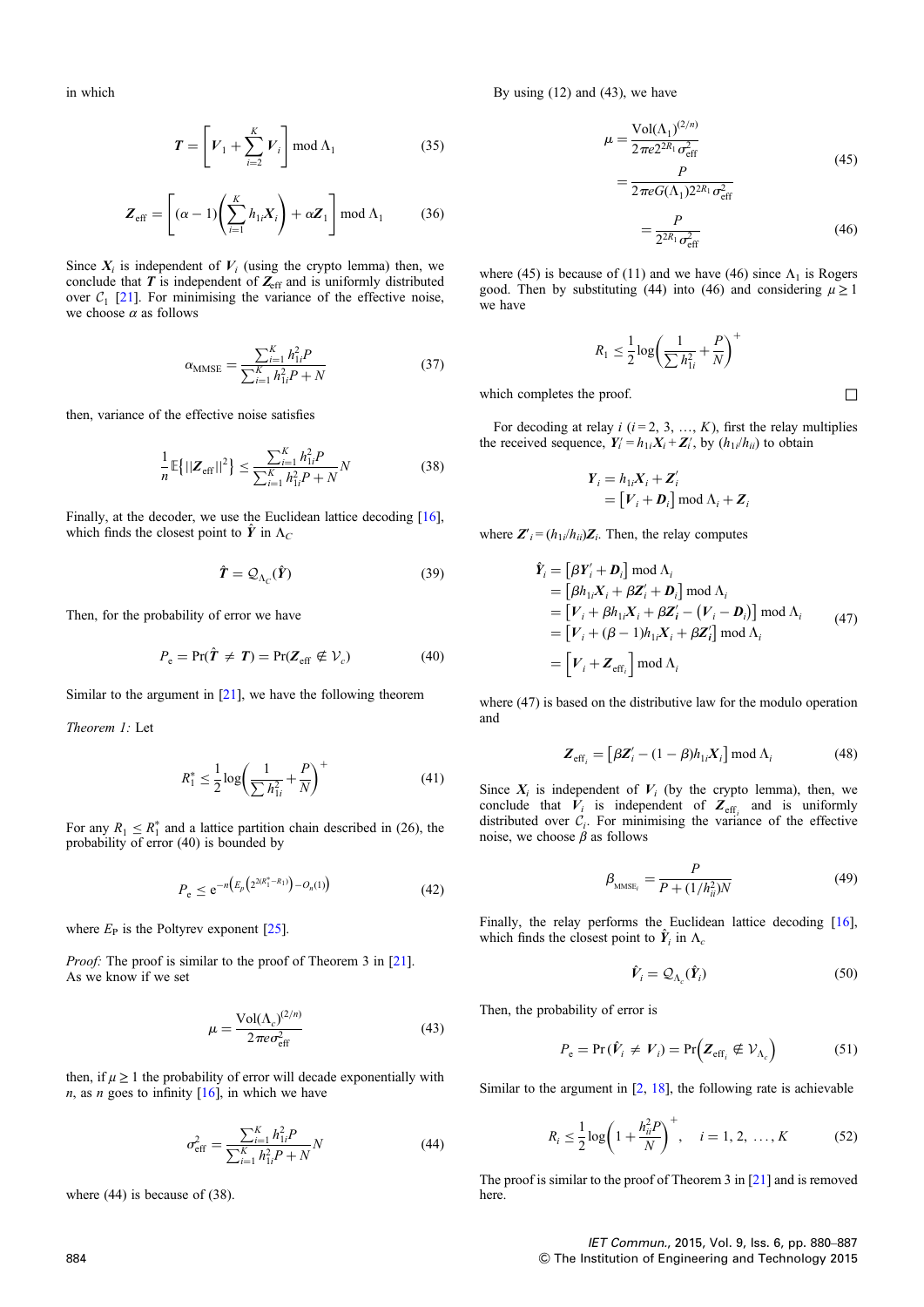Thus, by the proposed scheme, we estimate the linear combination (not necessarily an integer linear combination) of messages at relay 1, while we estimate message of transmitter *i* at relay *i* for  $i = 2, 3, ..., K$ . For correct recovery of messages, from (41) and (52), we obtain the following rate-region

$$
R_1 \le \frac{1}{2} \log \left( \frac{1}{\sum h_{1i}^2} + \frac{P}{N} \right)^{+}
$$
 (53)

$$
R_i \le \frac{1}{2} \log \left( 1 + \frac{h_{ii}^2 P}{N} \right)^+, \quad \forall i = 2, 3, ..., K \tag{54}
$$

On the other hand, there exists a limited-rate link with rate  $R_0$  from relay  $i$  to the FC. As a result, for correct recovery of linear combination of messages at relay 1 and other messages at relay  $i = 2, 3, ..., K$ , the communication rate  $R_i$  should satisfy

$$
R_i \le R_o, \quad \forall i = 1, 2, \dots, K \tag{55}
$$

Thus, the achievable rate-region for many-to-one Gaussian IC with a FC is derived using (53)–(55).

# 4 Outer bound and symmetric rate

In this section, we first provide an outer bound on the achievable rate-region. Since there is a limited-rate link with rate  $R_0$  from each relay to the FC, an outer bound on the achievable rate-region is given by

$$
R_i \le R_o, \quad i = 1, 2, \dots, K
$$
 (56)

This trivial outer bound is used for performance comparison among different transmission schemes. In order to compare different schemes, we consider the achievable symmetric rate of each scheme. A symmetric rate is a common rate at which all users are operating.

In the following, we provide the symmetric rate of each scheme presented in Section 3:

- Compress-and-forward (see (57))
- Decode-and-forward

$$
R \le \min\left(R_0, \ \frac{1}{2K}\log\left(1 + \frac{\sum_{i=1}^{K} h_{1i}^2 P}{N}\right)\right)^{+}
$$
(58)

This rate follows from the fact that the dominant term in (17) is

$$
\frac{1}{2K}\log\left(1+\frac{\sum_{i=1}^K h_{1i}^2 P}{N}\right)
$$

† Compute-and-forward

$$
R \le \min\left(\frac{1}{2}\log\left(\left(||\mathbf{a}||^2 - \frac{P(\mathbf{h}^{\mathrm{T}} \cdot \mathbf{a})^2}{N + P||\mathbf{h}||^2}\right)^{-1}\right)\right)
$$
  

$$
\frac{1}{2}\log\left(1 + \frac{h_{ii}^2 P}{N}\right), R_0\right)^+, \quad i = 2, 3, ..., K
$$
 (59)

† Our proposed scheme

$$
R \le \min\left(R_0, \ \frac{1}{2}\log\left(\frac{1}{\sum h_{1j}^2} + \frac{P}{N}\right), \ \frac{1}{2}\log\left(1 + \frac{h_{ii}^2 P}{N}\right)\right)^{+} \tag{60}
$$

for  $i = 2, 3, ..., K$ .

Theorem 2: For the many-to-one Gaussian IC with a FC, when channel gains are larger than 1 and in the high SNR regime, our proposed scheme can achieve the symmetric capacity region if the rate of each limited-rate link equals to an AWGN channel capacity.

Proof: Assume that relay i sends its information to the FC at its maximum rate, that is, the rate of each link from relay  $i$  to the FC equals to an AWGN channel capacity

$$
R_0 = \frac{1}{2}\log\left(1 + \text{SNR}\right)
$$

where  $SNR = (P/N)$ . Then, from (56) and (60), we obtain

$$
R \le \frac{1}{2}\log\left(1 + \text{SNR}\right) \tag{61}
$$

$$
R \le \min\left(\frac{1}{2}\log\left(1 + \text{SNR}\right), \frac{1}{2}\log\left(\frac{1}{\sum h_{1j}^2} + \text{SNR}\right)\right)
$$

$$
\frac{1}{2}\log\left(1 + h_{ii}^2 \times \text{SNR}\right)\right)^+, \quad i = 2, 3, \dots, K
$$

$$
(62)
$$

in the high SNR regime and when the channel gains are larger than 1, (61) and (62) are simplified to

$$
R \le \frac{1}{2} \log(\text{SNR})\tag{63}
$$

$$
R \le \frac{1}{2} \log(\text{SNR}) \tag{64}
$$

and hence the proof is complete.  $□$ 

For the CF scheme, from (57) and by considering  $R_0 = (1/2)\log(1 +$ SNR), we have

$$
R \le \min\left(\frac{1}{2}\log\left(1+\frac{\text{SNR}\left(1+\text{SNR}\sum h_{1i}^2\right)}{\text{SNR}+1+\text{SNR}\sum h_{1i}^2}\right), \frac{1}{2}\log\left(1+\frac{\text{SNR}(\text{SNR})}{1+2\text{SNR}}\right)\right)^+\tag{65}
$$

in the high SNR regime and when channel gains are larger than 1, (65) reduces to

$$
R \le \frac{1}{2} \log \left( \frac{\text{SNR}}{2} \right) \tag{66}
$$

For the DF scheme, by considering (58) it can be seen that it is related to the number of users

$$
R \le \min\left(\frac{1}{2}\log\left(1 + \text{SNR}\right), \ \ \frac{1}{2K}\log\left(1 + \text{SNR}\sum_{i=1}^{K} h_{1i}^{2}\right)\right)^{+} \tag{67}
$$

$$
R \le \min\left(\frac{1}{2}\log\left(1 + \frac{\left(\sum_{i=1}^{K} h_{1i}^{2} P + N\right)\left(2^{2R_{0}} - 1\right)}{\sum_{i=1}^{K} h_{1i}^{2} P + 2^{2R_{0}} N}, \frac{1}{2}\log\left(1 + \frac{P(2^{2R_{0}} - 1)}{P + 2^{2R_{0}} N}\right)\right)\right)^{+}
$$
(57)

# IET Commun., 2015, Vol. 9, Iss. 6, pp. 880–887

& The Institution of Engineering and Technology 2015 885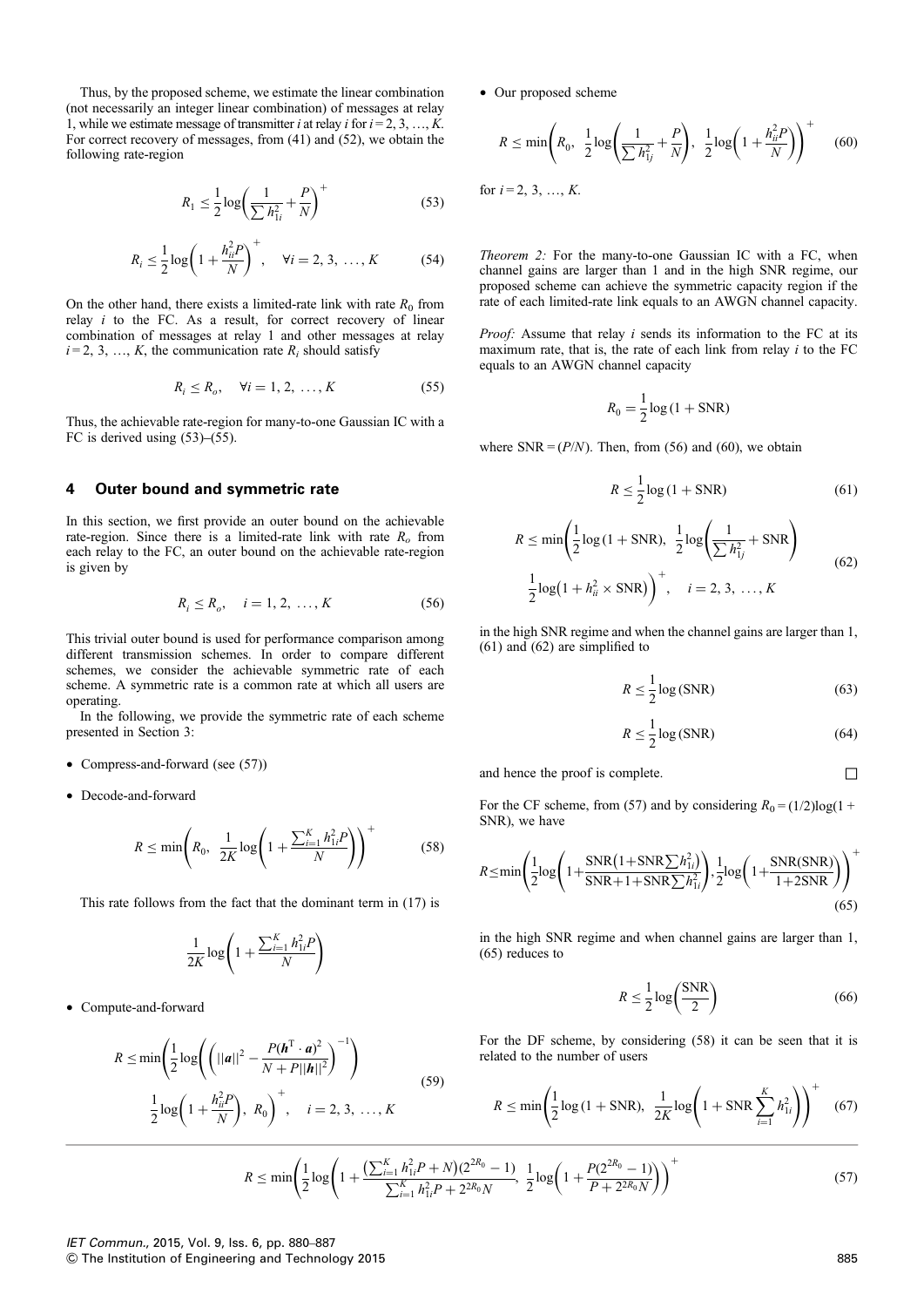

Fig. 2 Comparison between the outer bound and performance of the encoding schemes for many-to-one Gaussian IC with a FC (integer case)

For the compute-and-forward scheme, when channel gains are larger than 1, using (59) we have

$$
R \leq \min\left(R_0, \ \frac{1}{2}\log\left(\left(||\mathbf{a}||^2 - \frac{P(\mathbf{h}^{\mathrm{T}} \cdot \mathbf{a})^2}{N + P||\mathbf{h}||^2}\right)^{-1}\right)\right)^{+} \tag{68}
$$

that is related to parameter  $a$ . It is shown that when channel gains are integer values, this scheme have a good performance. For this case, we set  $a = h$  and then we have

$$
R \le \min\left(\frac{1}{2}\log\left(1 + \text{SNR}\right), \ \frac{1}{2}\log\left(\frac{1}{||\mathbf{h}||^2} + \text{SNR}\right)\right)^{+} \tag{69}
$$

When the channel gains are larger than 1 and in the high SNR regime, (69) is simplified to

$$
R \le \frac{1}{2} \log(\text{SNR})\tag{70}
$$

# 5 Numerical results

In this section, using numerical examples, we compare performance of the encoding schemes, presented in Section 4, for the many-to-one Gaussian IC with a FC. We assume that the rate of each link between the relays and the FC equals to  $R_0 = (1/2)\log(1 + (P/N))$ . In the first example, we assume that the channel gains are integer-valued, which are set as  $h = a = [1, 1, 1, 2, 3]$ . Achievable rates of different relaying schemes are presented in Fig. 2. In the second example, we assume that the channel coefficients are non-integer, that is,  $h = [1, 1.2, 1.9, 2, 2.9]$ , while  $a = [1, 1, 2, 2, 3]$  for the compute-and-forward scheme and  $\mathbf{a} = \mathbf{h}$  for our proposed scheme. Achievable rates of different relaying schemes as well as the outer bound are shown in Fig. 3. We observe that, our proposed scheme can achieve the outer bound in the high SNR regime. For integer-valued channel gains, both the proposed scheme and the compute-and-forward scheme outperform classical relaying strategies such as decode-and-forward and CF. In case of non-integer channel gains, our proposed strategy performs superior to the classical strategies (decode-and-forward and CF), as well as to the compute-and-forward scheme. Although in compute-and-forward scheme, the relay is free to choose the linear coefficients, the non-integer penalty is because of the mismatch between real channel coefficients and the integer coefficients of the linear combination. This is the idea implemented in our proposed scheme and the superior performance of our scheme is because of using the channel gains in constructing the transmitted sequences.



Fig. 3 Comparison between the outer bound and performance of the encoding schemes for many-to-one Gaussian IC with a FC (non-integer case)

## 6 Conclusion

In this paper, a special case of a data gathering distributed network, modelled by a many-to-one Gaussian IC with a FC, was evaluated where only one receiver faces interference. Based on nested lattice codes, we proposed a transmission scheme and obtained an achievable rate-region. Here, we used the fact that for arbitrary numbers  $P_1$  and  $P_2$  where  $P_1 > P_2$ , we can find two nested lattices  $\Lambda_1$  and  $\Lambda_2$  such that  $\Lambda_1 \subseteq \Lambda_2$  and the second moment of  $\Lambda_1$  and  $\Lambda_2$  is  $P_1$  and  $P_2$ , respectively [1, 2]. We used this property to design a transmission scheme that can recover non-integer linear combination of messages (in contrast to the regular CF scheme where only an integer linear combination of messages is recovered). For comparison, the achievable rate-regions of various classical relaying schemes, that is, decode-and-forward, CF and compute-and-forward schemes, are also derived. By analytical and numerical analysis, we showed that if the rate of each relay-to-FC link equals to the capacity of an AWGN channel, and if channel gains are larger than 1, then we can achieve the capacity region in the high SNR regime.

# 7 Acknowledgments

The authors thank Shahab Ghasemi-Goojani for numerous helpful discussions that have certainly improved the quality of this paper. They also sincerely thank the Editor and the anonymous reviewers for giving us constructive and helpful comments.

#### 8 References

- 1 Han, T.S., Kobayashi, K.: 'A new achievable rate region for the interference channel', IEEE Trans. Inf. Theory, 1981, 27, (1), pp. 49–60
- Costa, M.H.M.: 'On the Gaussian interference channel', IEEE Trans. Inf. Theory, 1985, 31, (5), pp. 607–615
- Sason, I.: 'On achievable rate regions for the Gaussian interference channel', IEEE Trans. Inf. Theory, 2004, 50, (6), pp. 1345–1356
- 4 Etkin, R.H., Tse, D.N.C., Wang, H.: 'Gaussian interference channel capacity to within one bit', IEEE Trans. Inf. Theory, 2008, 54, (12), pp. 5534–5562
- 5 Sahin, O., Erkip, E.: 'On achievable rates for interference relay channel with interference cancelation'. Proc. of Forty First Annual Asilomar Conf. on Signals, Systems and Computers, Pacific Grove, California, November 2007, pp. 805–809
- 6 Chaaban, A., Sezgin, A.: 'Achievable rates and upper bounds for the interference relay channel'. Record of the Forty Fourth Asilomar Conf. on Signals, Systems and Computers (ASILOMAR), 2010 Conf., 2010, pp. 267–271
- 7 Sridharan, S., Jafarian, A., Vishwanath, S., Jafar, S.: 'Capacity of symmetric K-user Gaussian very strong interference channels'. Global Telecommunications Conf., IEEE GLOBECOM 2008, November 2008, pp. 1–5
- Tian, Y., Yener, A.: 'The Gaussian interference relay channel: improved achievable rates and sum rate upperbounds using a potent relay', IEEE Trans. Inf. Theory Special Issue Interference Netw., 2011, 57, (5), pp. 2865–2879